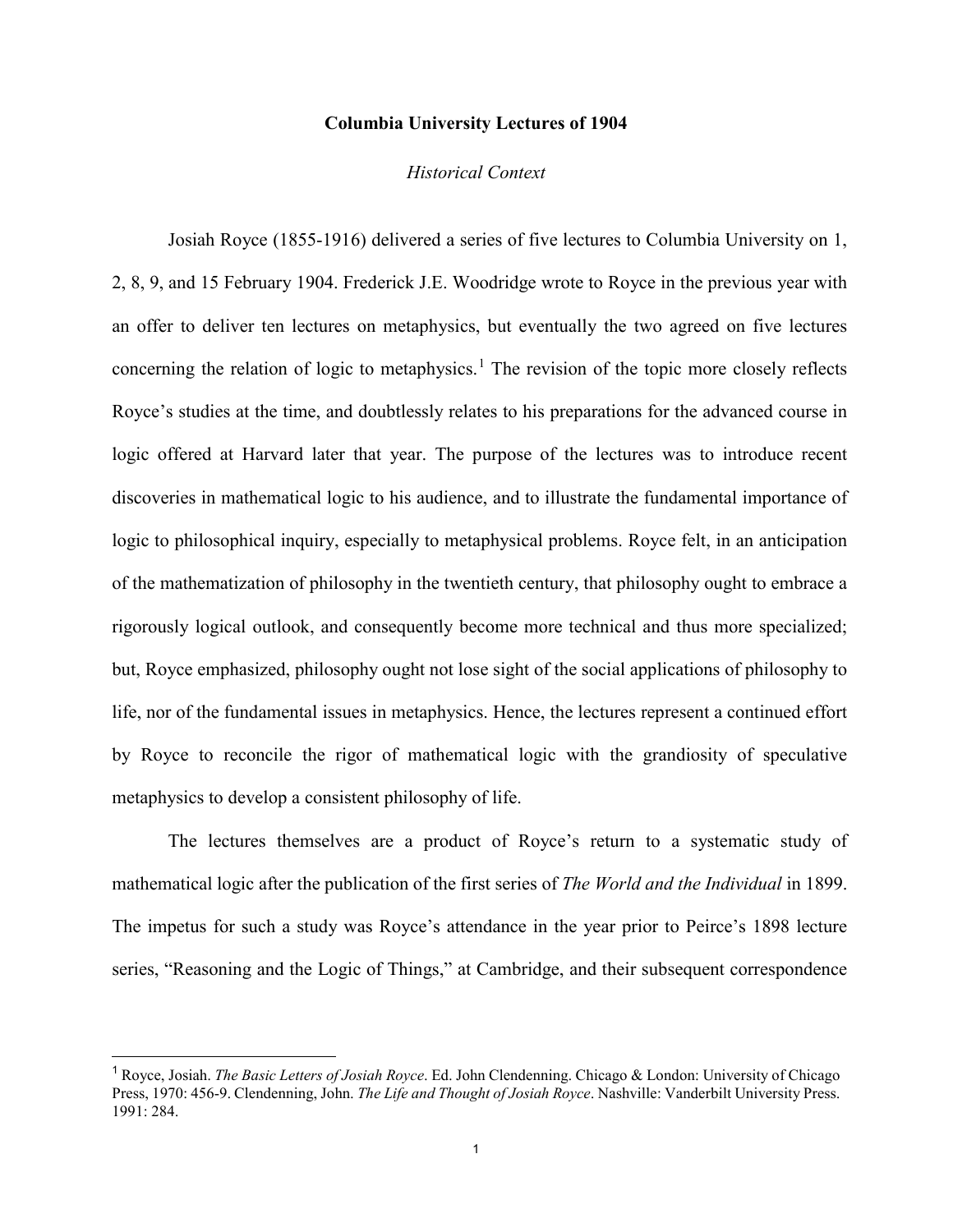course on logic.[2](#page-1-0) But if Peirce was the impetus, his theories were not integral to Royce's research program until 1912. As the Supplementary Essay of *The World and the Individual* indicates, the logical theories of the mathematician Alfred Bray Kempe and the speculative metaphysics of the absolute idealist F.H. Bradley were the primary influences in Royce's thinking at this time.<sup>[3](#page-1-1)</sup> What Royce sought to accomplish in the Supplementary Essay was a solution to the problem of the actual infinite in Bradley's *Appearance and Reality* with the formal tools of Kempe's logic. The topic of the Columbia lectures, the relation of logic to metaphysics, is therefore an extension of Royce's efforts in the Supplementary Essay, albeit in a different direction, namely, toward an alternative method to derive the descriptive categories.

First, and most briefly, what was the problem of the actual infinite that Royce sought to solve in that Supplementary Essay with Kempe's logic? Bradley, in *Appearance and Reality*, despite offering a defense of absolute idealism, ultimately reaches a skeptical conclusion regarding any attempt to reconcile the multiplicity of finite things with the absolute, even though we have sufficient reasons to believe in absolute reality. The problem, which is logical in nature, emerges when Bradley tries to conceptualize how *one* thing unites with *many* qualities. After dismissing an underlying substratum as incoherent, ― since we would have to posit an incognizable bare particular, ― and things as collections of qualities as unhelpful, ― since we still would have to explain the relation of the thing to its qualities, ― Bradley shifts his attention to the relations among various terms which signify thing-like qualities.<sup>[4](#page-1-2)</sup> Accordingly, Bradley discovers a reciprocity between terms and relations: We need terms to ground the existence of relations but we also need

<span id="page-1-0"></span> <sup>2</sup> Kuklick, Bruce. *Josiah Royce: An Intellectual Biography*. New York: Bobbs-Merrill Company, 1972: 137.

<span id="page-1-1"></span><sup>3</sup> For an extended discussion on Royce's relation to Bradley and Kempe, see Clendenning 1991: 238-250. On the relation of mathematical logic and metaphysics in Royce's philosophy at this time, see Kucklick 1972: 137-153. <sup>4</sup> Bradley, F.H. *Appearance and Reality*. London: George Allen & Unwin LTD. 1916: 19-24. On Bradley's view of

<span id="page-1-2"></span>relations and terms, see 25-34; and for the definitive statement of Bradley's absolute idealism, see 144-161.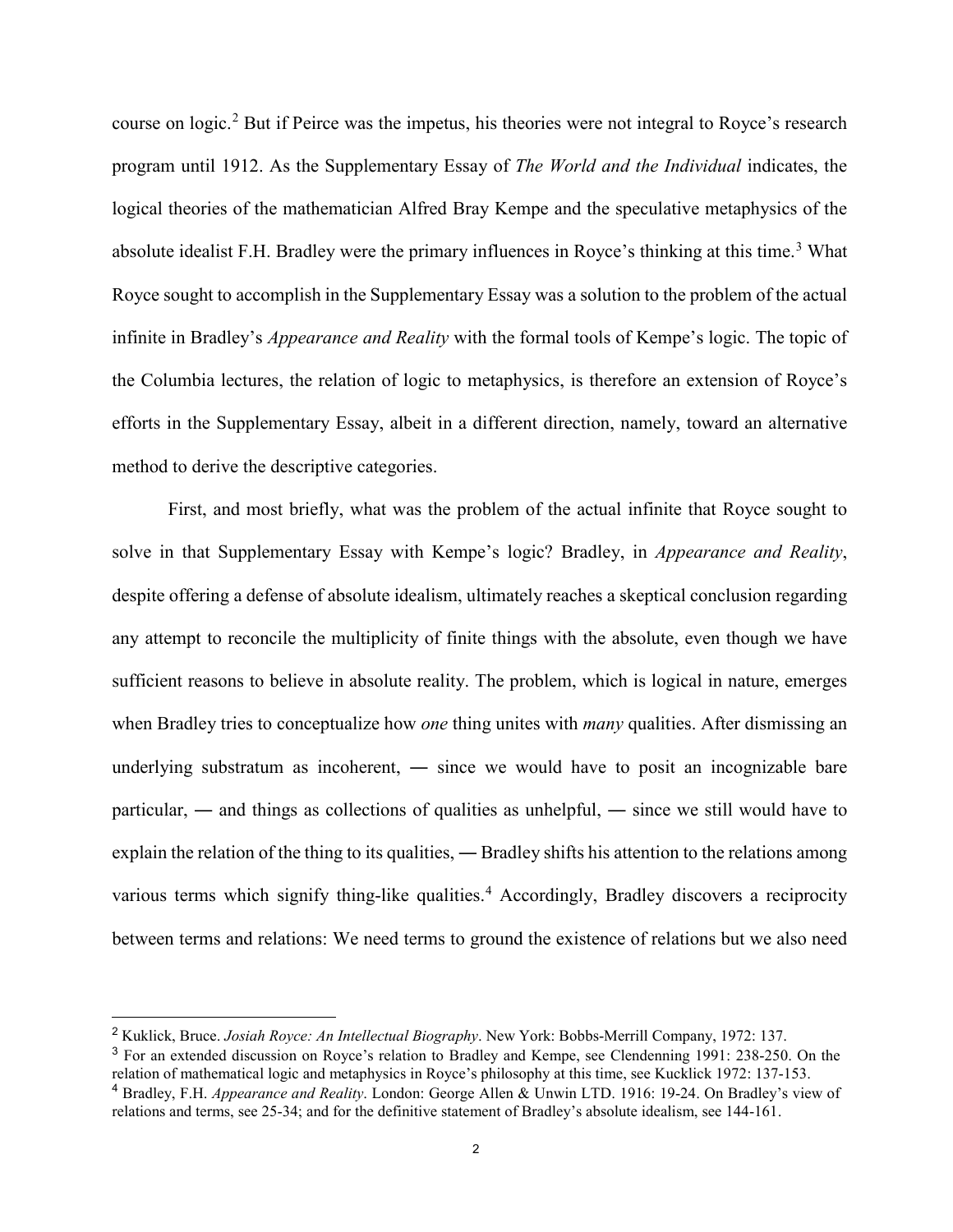relations to determine the nature of the terms related. Except now, the issue resurfaces at a different level of analysis: For some term *t*<sup>1</sup> needs to found a relation *R* and another *t*<sup>2</sup> needs to determine the nature of the former with respect to that relation; and yet, if we are to regard relations as real, then *R* needs to become the founding term  $t_3$  in a subsequent relation  $R_1$  to another  $t_4$  which determines the nature of the former with respect to that relation, and so on, *ad infinitum*. Bradley's solution to the infinite regress is to admit the reality of relations and their terms only as aspects of an absolute reality we cannot sufficiently comprehend without self-contradiction. For we would have to conceive of the absolute as an actual infinite enumeration of terms and their relations, which would imply that no term is ever actually related, but ultimately groundless; or simply said, that all such attempts to conceive the absolute would reinstate the infinite regress that Bradley wants to avoid.

Royce probably saw Bradley's answer as a reappearance of the Schellingian 'night in which all cows are black,' which Hegel derisively spoke of in the *Phenomenology*, because the putative solution forgoes any attempt to comprehend the relation among the multiplicity of finite things with the absolute life in which they move and have their being. Consequently, Royce sought an alternative solution that utilizes Kempe's logic. Building upon the concepts of *The Spirit of Modern Philosophy*, Royce notes in the Supplementary Essay that the world of appreciation — that is, of the absolute ― is governed by the serial order defined by *nextness*, while the world of description ― that is, of finite things ― is defined by *betweenness*. According to Kempe, whenever we want to conceive of how any pair is related, we discriminate between the related terms and the mediating term that lies between them, which implies that the definable properties of any pair of things will be a system of continuous points. Hence, for any pair *a* and *b*, we can discriminate between *a* and *b* and discover some middle term that relates *a* to *b* and also expresses the common nature that binds them together. We can assert, for example, that *a* is similar to *b* in terms of *m*, but in asserting that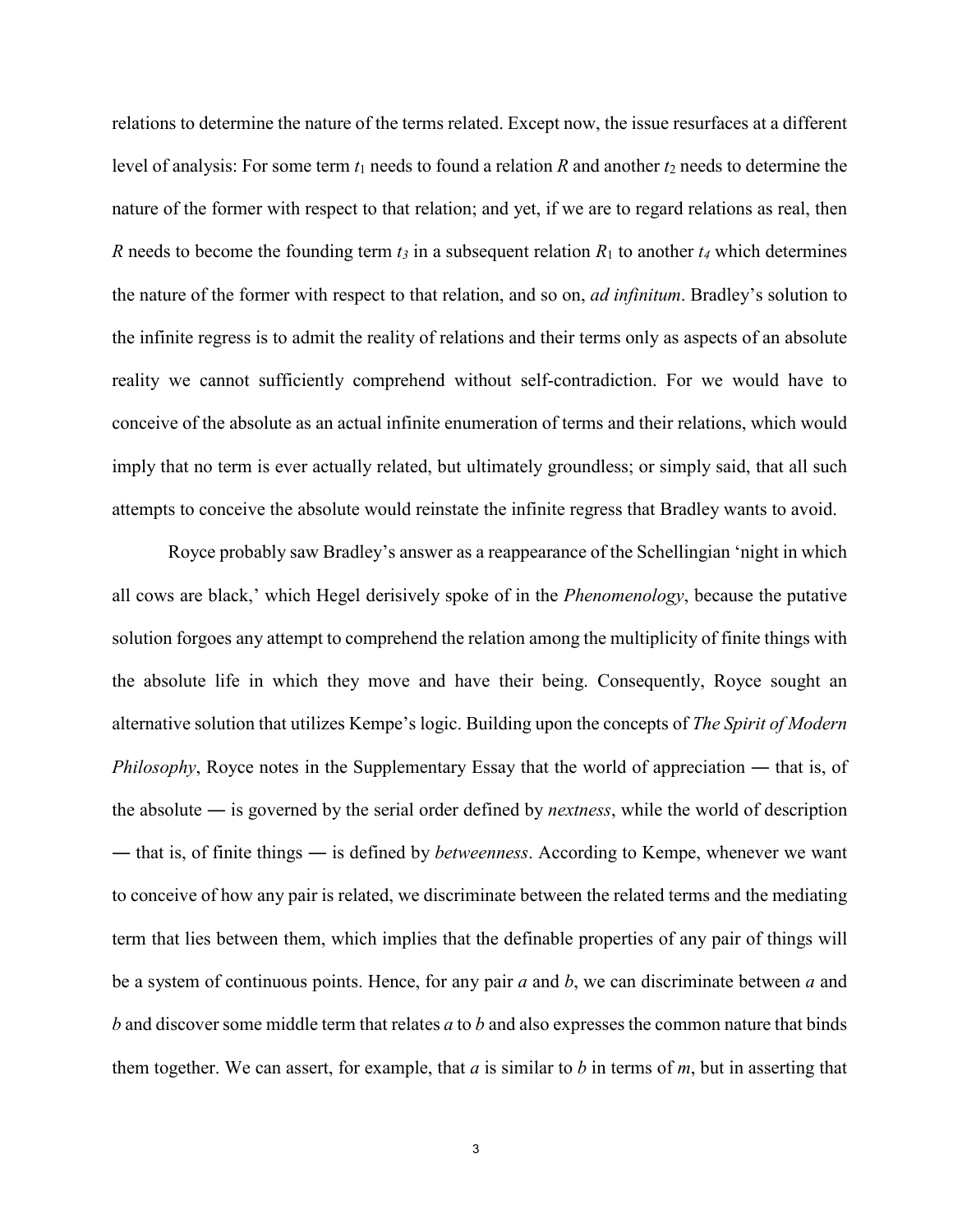similarity, we also assert that there is some difference which warrants their being expressed by separate terms. Of course, we can continue this process indefinitely, and discover a middle term between *a* and *m*, as well as between *m* and *b*, and so on, *ad infinitum*. But, *pace* Bradley, the relation is not inconceivable, since the possibility to discriminate among elements by correlations of similarity and difference continuously reveals more precise conceptualizations about the terms we discriminate between; which simultaneously reveals how the multiplicity of things are relatable as one and how the one is differentiable into many.

What the Kempean logic affords Royce is a technical language to illustrate how the multiplicity of things are describable as different only within a context of similarities which binds them together into various groups, and those groups into the whole, for the describer to discriminate between. The whole in which all things are describable as similar and different is, of course, the absolute. Royce's endeavor, which began with *The Spirit of Modern Philosophy* and received systematic treatment in *The World and the Individual*, is to explain how this whole ― which, in the world of appreciation, is seen as a 'self-representative system' — manifests as the world of description wherein the describer discriminates the whole into groups and groups into things on the basis of categories such as similarity and difference. But similarity and difference could not suffice to explain how things form groups and how groups form the whole of the world of appreciation. Besides similarity and difference, Royce endeavors to discover general types, or concepts necessary to compose spatial and temporal sequences, along with the laws that govern the composition of classes that bind things into specific groupings. Such concepts, or forms, Royce describes as categories; and the principal aim of this period, after the publication of *The World and the Individual*, is to construct a deduction of the categories. In this regard, the Columbia Lectures appear experimental: For the primary concern of the lecture series is to outline an alternative to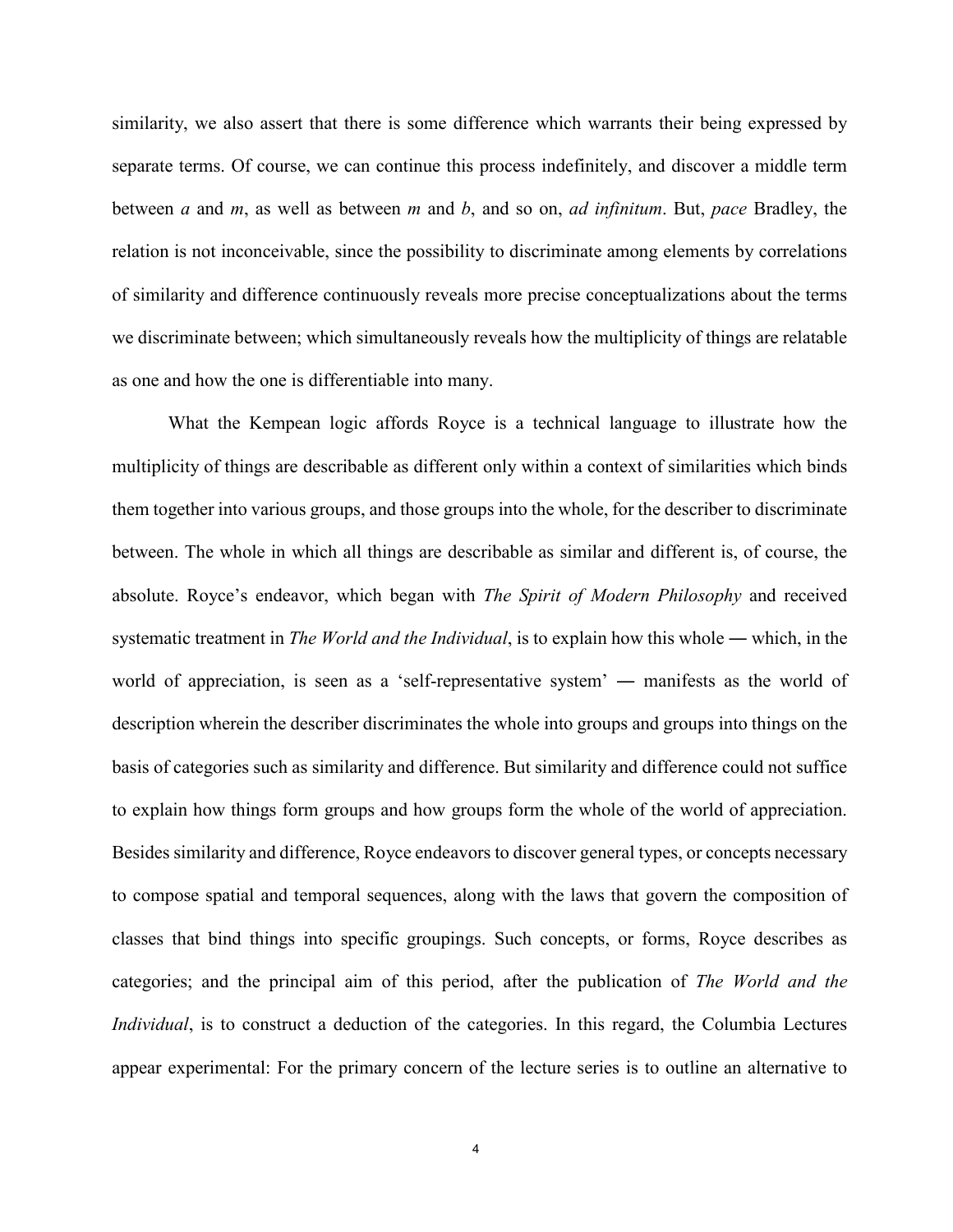previous attempts at such a deduction with a novel methodology which Royce designates as the science of the comparative morphology of concepts.

## *The Manuscript*

The manuscript is in Harvard Archives Royce Papers (HARP) Box 50 and 74. The two boxes together have all five lectures between them, roughly over half in handwritten manuscript and the remaining in typescript pages. The original typescript ran consecutively 1 through 70, but Royce divided and reorganized them into the final third of the second lecture and the entirety of lectures three and four. Handwritten alterations were made to the page-numbers of the typescript to reflect the reorganization of the content, such that pages 1-20 became 41-60 in lecture two, while pages 21-42 became the third lecture and 43-70 became the fourth. The seventy pages of typescript are thus redistributed throughout the middle of the lecture series, where the remaining lectures — the first, two-thirds of the second, and the fifth — are handwritten manuscript pages.<sup>[5](#page-4-0)</sup>

The lecture series is prefaced with a program outlining each individual lecture. The program itself is a three page handwritten manuscript, the first collection in HARP Box 74. Each individual lecture in the program is assigned a title, and is divided by topic and subtopic, relating the major themes which the lecture will address. Following the program in Box 74 is the first lecture. The first lecture serves as the introduction for the entire series, and is a sixty-eight page handwritten manuscript — with 68-69 written on a single page — divided into three sections; while page 3 is slightly torn, and there is some text missing, on the upper left side. The second lecture is a sixty page text, where pages 1-40 are the handwritten manuscript pages found in Box 74 and 41-60 are the typescript pages found in Box 50, and divided into eight sections. The third lecture is incomplete, beginning with the last two typescript pages found in Box 50, numbered 21 and 22,

<span id="page-4-0"></span> <sup>5</sup> All information on the manuscript is found in the Oppenheim Comprehensive Index, entry 252.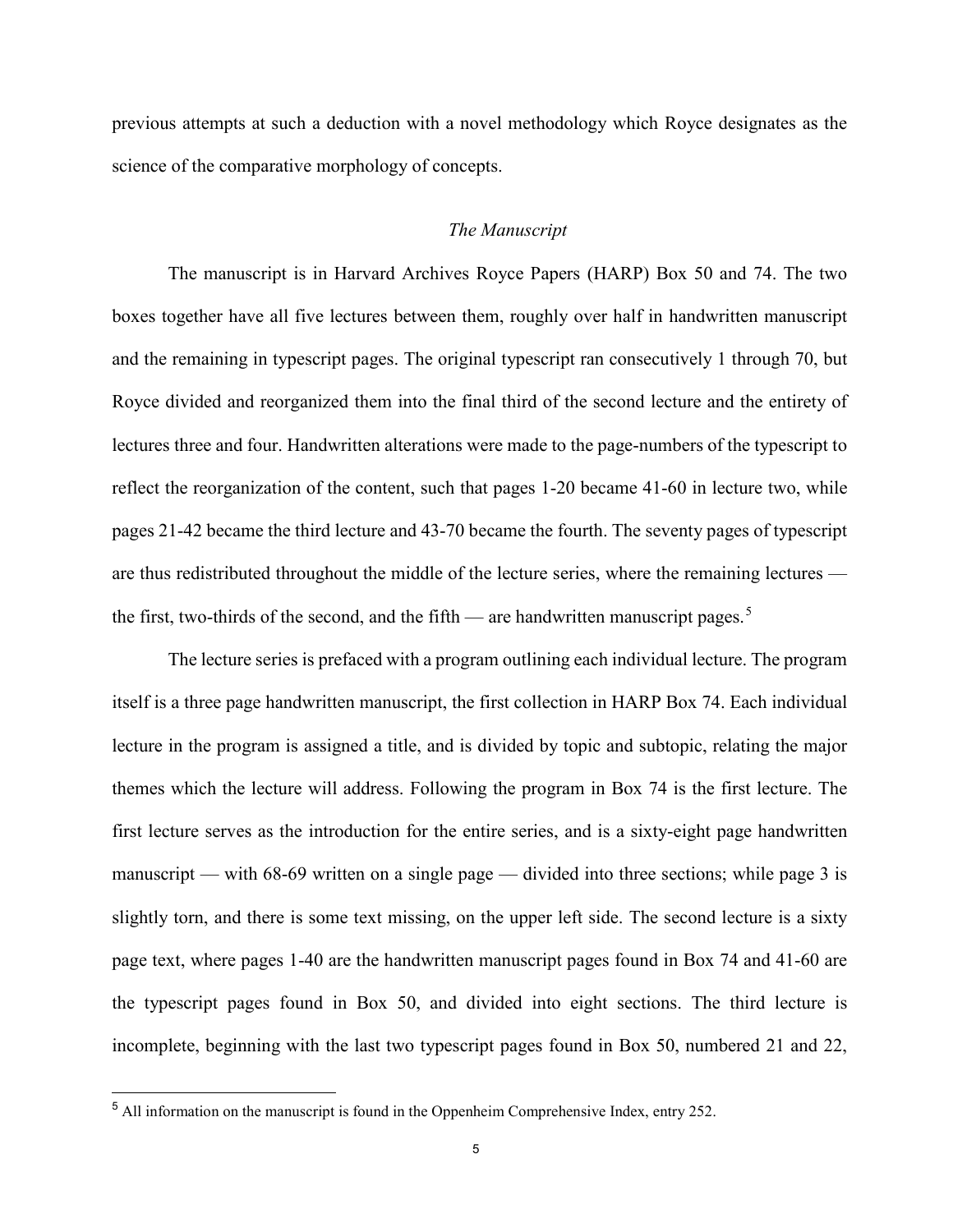and a page with 'Lecture 3' typed center; then the lecture appears to continue with typescript pages 25-42 found in Box 74, but pages 23 and 24 are missing, that follows the handwritten manuscript numbered page 40. The remaining manuscript documents in Box 74 are a note typed with the title 'Lecture IV, on one side, while on the other is a list of topics under the heading 'Quantity,' the repaginated typescript pages 42- 70 that comprise the fourth lecture, and the fifth lecture. The fifth lecture is a handwritten manuscript with fifty-eight heavily edited pages, and the final document in Box 74.

## *The Columbia Lectures 1904*

*Some Characteristics of the Thinking-Process* is the official title of the Columbia Lectures, and the first lecture mainly serves as an introduction to a prospective science, which examines the process of scientific thinking by analyzing concepts. Accordingly, in the program, Royce titles the first lecture *The Comparative Study of the Concepts of Science*. The title signifies both the method and the content proper to that prospective science, which Royce will designate the science of the comparative morphology of concepts. There are, as the program indicates, two steps with respect to the method of comparative morphology. First, there is an empirical survey of the useful and widely applicable concepts in science. Second, there follows a comparative analysis of such concepts as products of scientific thinking. From the survey, an induction of a list of concepts fundamental to science is inferred, which Royce designates as categories. From the logical analysis of these categories, a second induction is inferred concerning a metaphysical conclusion about the relation between thought and reality; that is, whether the categories derive their importance from the thinking-process or from external reality.

Comparative morphology is, according to Royce, an empirical science; which is why it is reasonable to describe the method of deriving the categories as inductive. For the sample is taken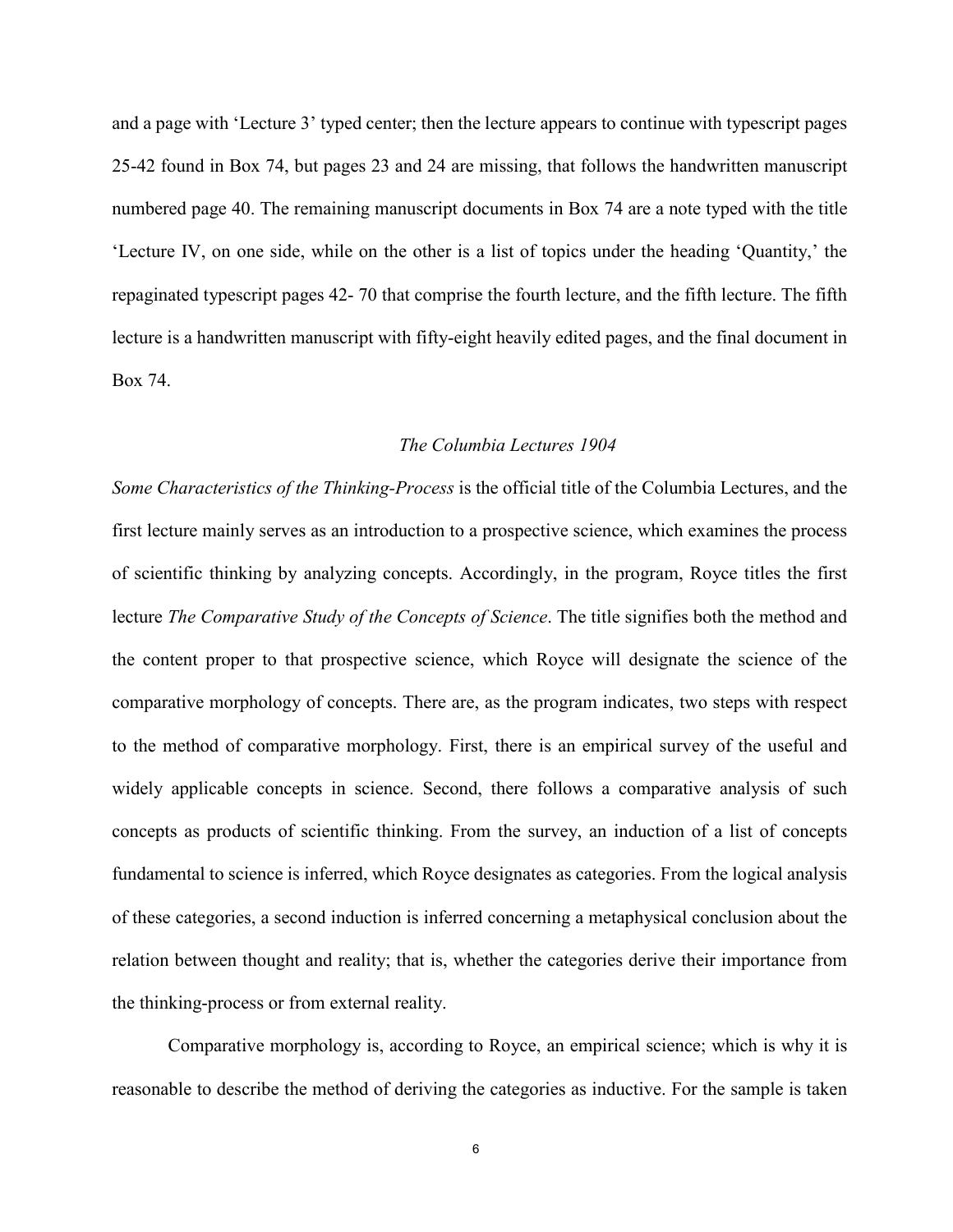from "the experiences […] accumulated in the course of scientific inquiry regarding what types of conception most naturally result" (1904: MS 13). From that sample of concepts, Royce thus infers a list of categories empirically known as fundamental to science. But how could Royce ever inductively infer a metaphysical conclusion from a logical analysis of these categories? The idea is, if there is a list of categories, this must be explained by *something* that determines scientists to think in terms of these rather than others. Plausibly, the categories "must borrow their importance from something that lies very deep in the nature of thought [...or from] something in the nature of things" (1904: MS 14). Given these categories will have the same structure in whichever science they are employed, from a logical analysis of how scientists form these categories, we ought to be able to infer whether human intelligence compels us, or that external reality constrains us, to think with these categories rather than others — which is why they are so useful and applicable.

Royce concludes the first lecture with a comparative analysis of the conceptual formation of certain concepts fundamental to science ― number, statistics, and rhythmic processes ― and discovers that each involves the concept of a class containing elements according to lawful relations. Accordingly, in the program, Royce titles the second lecture *The General Survey of certain concepts that are of fundamental importance in science*, and lists the topics as follows: (1) Classes and the process of classification, (2) relations and their types, and (3) ordinal concepts and ordered series. The previous lecture found that the process of classification antecedently depends on the capacity of the describer to discriminate among elements, or "whatever you may count as one, or name by a single term, or […] is dwelt upon for the moment, as a single fact" (1904: MS 65). Given the continuity of awareness, "fixing attention upon a single new element is always only a beginning of a further thinking-process," which ends only when "your new element gets its place in some sort of system" (1904: MS 65-6). As the topics indicate, the systematic arrangement of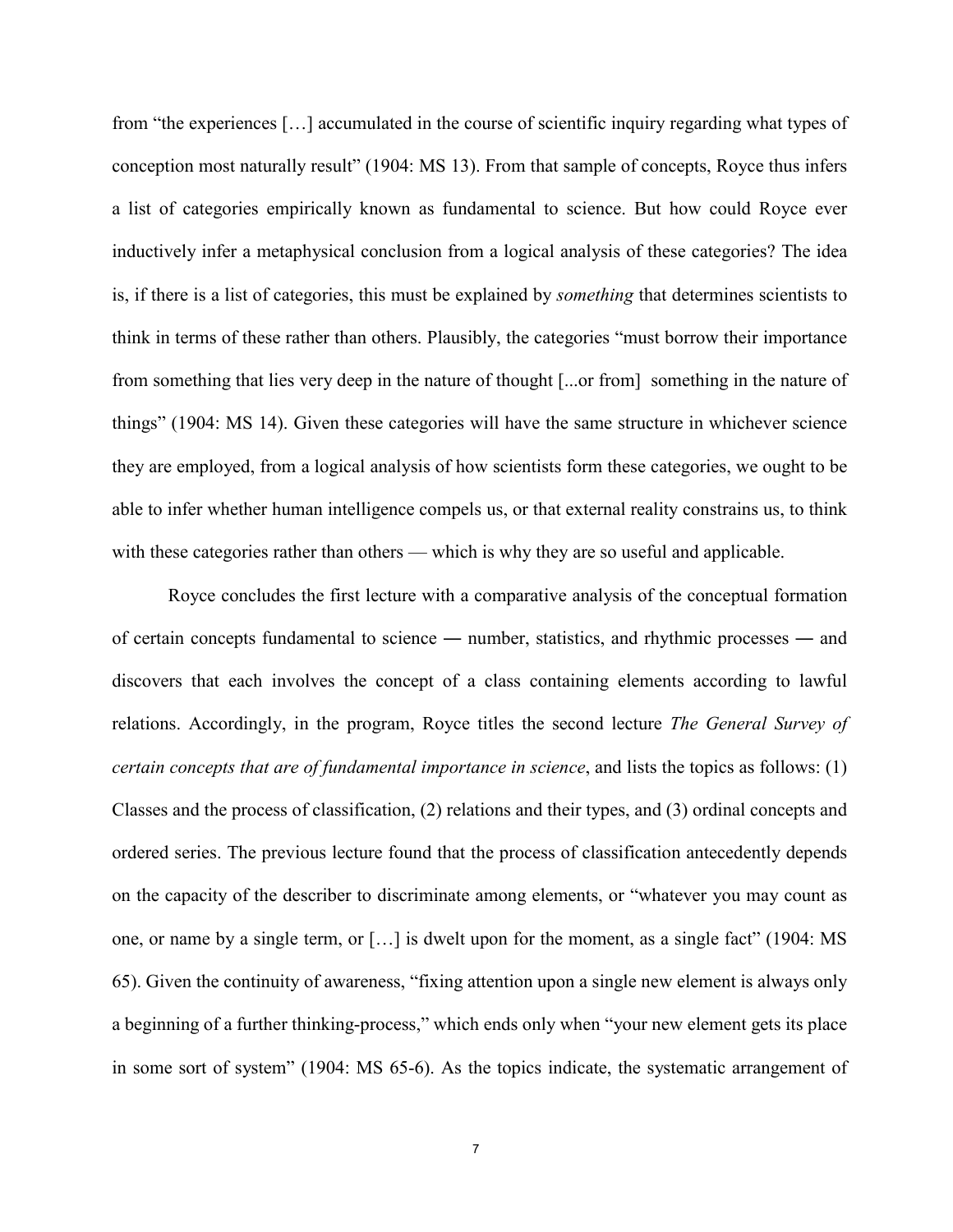elements into classes will depend upon the relations discriminable among those elements; and, besides being responsible for the derivation of ordinal concepts, we ought to expect the ordered series to serve an important role in systematically arranging elements in the process of classification.

As an entry-point to an analysis of the process of classification, Royce discusses the conceptual formation of classes and the discrimination of relations: "To classify facts is to arrange them in various [and large] ideal collections" but "when we mention the relations of facts, we usually first think of taking facts in small groups, and then [discriminate] relations amongst the facts" (1904: MS 6-7). There is an interdependence between facts and relations in classification, the facts being the elements bound by relations in classes: "Where we have to do with classes of objects, we have to do with relations […and so with] relations, we are inevitably led to form classes" (1904: MS 9). Consider any class. In order to form the class there must minimally be some set of elements and the relation of membership defining those elements as belonging to some class rather than another; and, where there is any membership-relation, there is a class of certain elements, and vice-versa, which illustrates the reciprocity of elements and relations in the process of classification.

Since anything discriminable can serve as an element, classes are conceivable as elements subject to further classification, which allows a potentially infinite variability in classification. The same type of discrimination applies to relation: "Any relation may be taken apart from the terms which it relates, and may be treated as an element in a class of relations […] brought into relations with other relations, and so we may proceed indefinitely" (1904: MS 22-23). Even if classification may proceed indefinitely, the purposes of thought, which are finite in number, delimit the classificatory process. For example, we are either compelled by the nature of thinking or constrained by external reality to classify elements according to serially ordered relations. We tend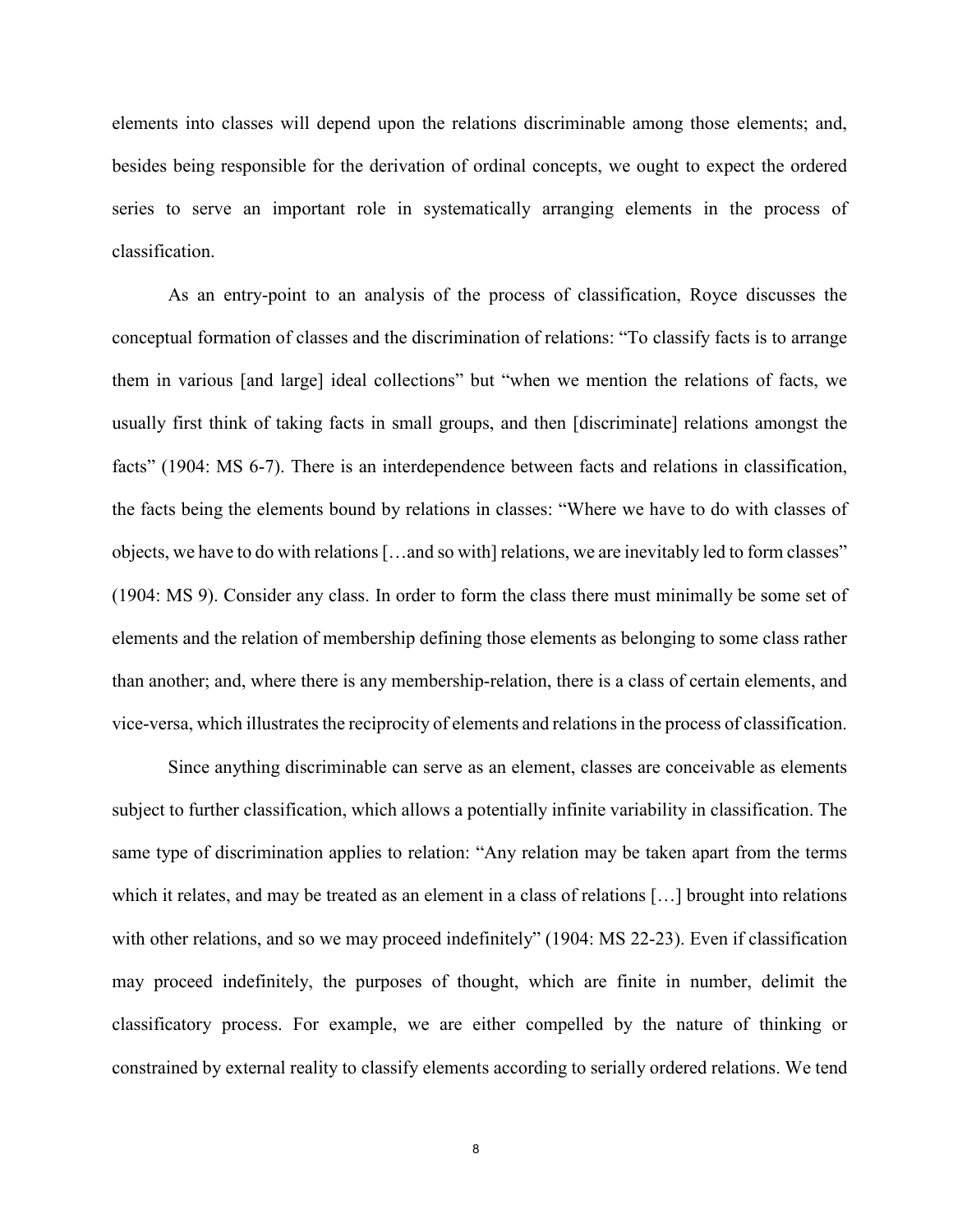to think of one element as necessarily following some distinct element, and thereby derive the concept of a one-dimensional series. An exemplification of the one-dimensional series is the timeseries, within which we organize our affairs and define our purposes. Furthermore, once we classify a set of elements bound by a one-dimensional serial relation, the ordinal concepts associated with the whole-number series are derivable; then, we can construct multi-dimensional series out of simpler sequences for more complex classification schemes.

A nascent system is beginning to emerge from Royce's analysis of the process of classification. For now, we can compare distinct sets of one-dimensional series and discriminate between their members to describe certain definable properties. We can, for example, compare distinct series and discriminate a correspondence among their elements, such that "object a, in series s, correspond to object b, in the series t" (1904: MS 36). Royce refers to such an operation as *taking a level*, and is responsible for discriminating equivalence-relations among elements. Whenever, for example, we discriminate that some element in a series is contiguous with another element in a different series, we determine thereby that those elements exist on the same level of coexistence in space. If we discover that those elements are not contemporaneous with one another, and that one actually succeeds the other, then the pair of elements are bound together in a one-dimensional series of time. Furthermore, with the time-series and the levels of space, the conceptualization of change becomes possible. We can, for example, conceive a body in motion by occupying different spatial positions insofar as that body coexists with others across a one-dimensional series of time. Such instances of change are exemplifications of what Royce refers to as transformations.

Royce's concept of transformation generalizes physical change, such as momentum, to include any type of change from an earlier to a later stage. Thus, momentum qualifies as a transformation because there is a change from the body's earlier spatial and temporal position to a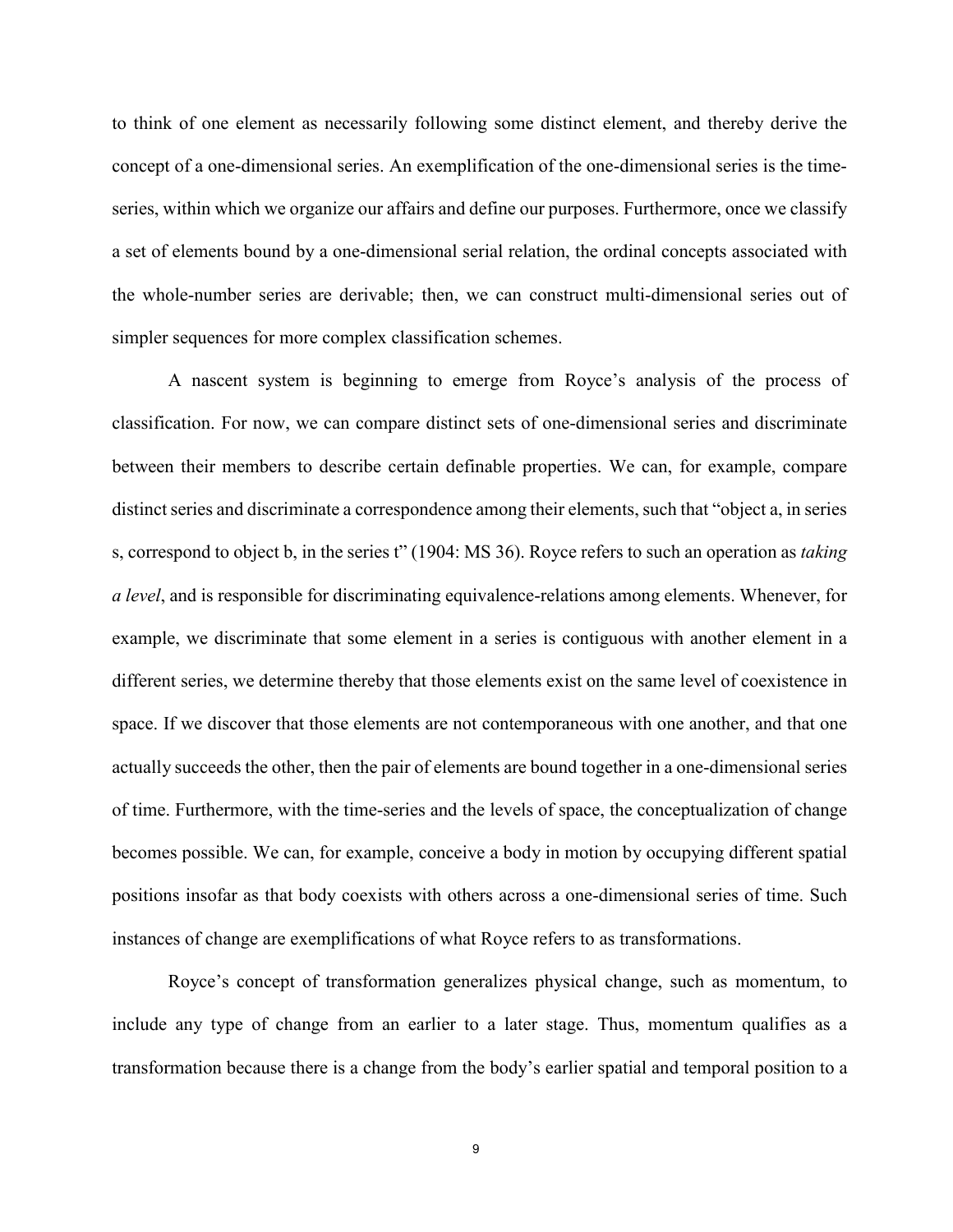different spatial and temporal position at a later stage. There are clearly other instances of physical transformations. The organic growth of a flower from the earliest stages of the seed to the later budding forth of the petals, and the intermediate stages between, constitutes a physical transformation. As does the maturation of an organism from the earliest stages of its inception to the later stages of decay and ultimately death. Given the generality of Royce's definition, ideal changes are also a species of transformation. Whenever the mind attempts to conceptualize some phenomena, there is an early stage where there is a confusing mass of facts in need of explanation; and a later stage, where the thinking person willfully substitutes an ideal form which simplifies the facts in a way agreeable to understanding. Such is the case, for example, whenever a set of mathematical idealities replace some set of confusing facts, for example momentum, that stand in a similarity-relation to the facts abstracted from. More importantly, such is what happens throughout the entire process of classification.

The second lecture concludes with, and the third lecture continues, a detailed analysis of relation. Specifically, Royce analyzes the fundamental types of dyadic relation, postponing the analysis of triadicity. A relation is a "characteristic that belongs to an object […] as a member of a group," and thus, "a connection that holds" for some set of elements (1904: MS 50-51). Royce seems to suggest that relations are *irreducible* to the elements they relate; so, for any dyadic relation, there is at least a pair of elements, *x* and *y*, and the relation *R* existing over and above *x* and *y* as the characteristic responsible for their connection. Royce tries to discriminate the various species of relation by discovering their differences. Observing a set of elements, for example, the relation of *greater than* is discriminable; and, the difference that distinguishes it is that the relation is asymmetrical. Namely, if *p* is greater than *q*, then the converse does not hold. Whereas, if *p* and *q* were interchangeable, none greater than the other, we would know they are equivalent, and thus,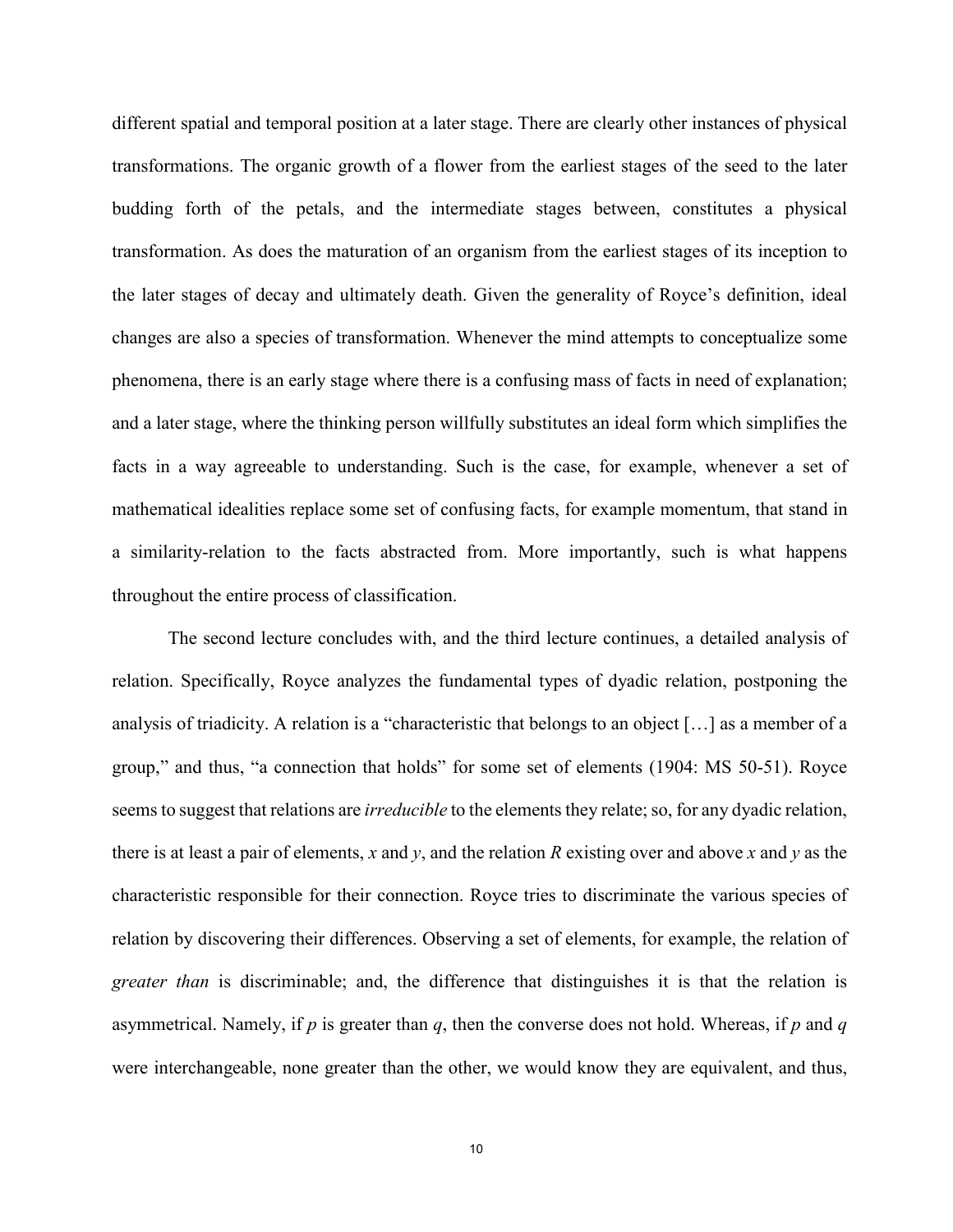on the same level. Given equivalence is a symmetrical relation, we can derive symmetry from the concept of a level. Suppose the elements *p*, *q*, and *r* from three distinct series are equivalent, then we can say, if *p* equals *q*, and *q* equals *r*, then *p* equals *r*. From three or more sets of series on the same level, therefore, transitivity is discriminable; and, the negation of transitivity results in the concept of an intransitive relation. Royce then redefines the fundamental concepts found thus far according to their characteristic relation. The level is defined by symmetrical transitive relations. The ordered series is defined by asymmetrical transitive relations, and transformations are either symmetrical or asymmetrical transitive relations. The remainder of the lecture endeavors to identify instances of these concepts so defined in the physical and ideal worlds, explaining their pragmatic significance, and proving that these ideal forms find exemplars in the physical world.

Royce, in the program, titles the fourth lecture *Applications of the foregoing survey to various special problems*, and lists the following topics: Intensive and extensive magnitudes, descriptive science concerning the definition of manifolds and their adjustment to facts, and a search for universally applicable manifolds. On the back of note titled 'Lecture IV' is a list of mathematical topics under the heading 'Quantity.' Despite the heading, the principal focus of the lecture is how the traditional definition of mathematics as the science of quantity is no longer sufficient. Given recent discoveries in mathematics, such as in projective geometry and logical algebra, the importance of non-quantifiable objects has rendered the traditional definition obsolete. Royce defines mathematics as the "science of exactly definable order" (1904: MS 44). The remainder of the lecture concerns the fundamental importance that the ordered series, the level, and transformations serve in exactly defining the order of quantities, magnitudes, and manifolds. As before, a nascent system begins to emerge from Royce's analysis of mathematical classification. The lecture concludes with a discussion of the concept of a manifold, or "the whole system of facts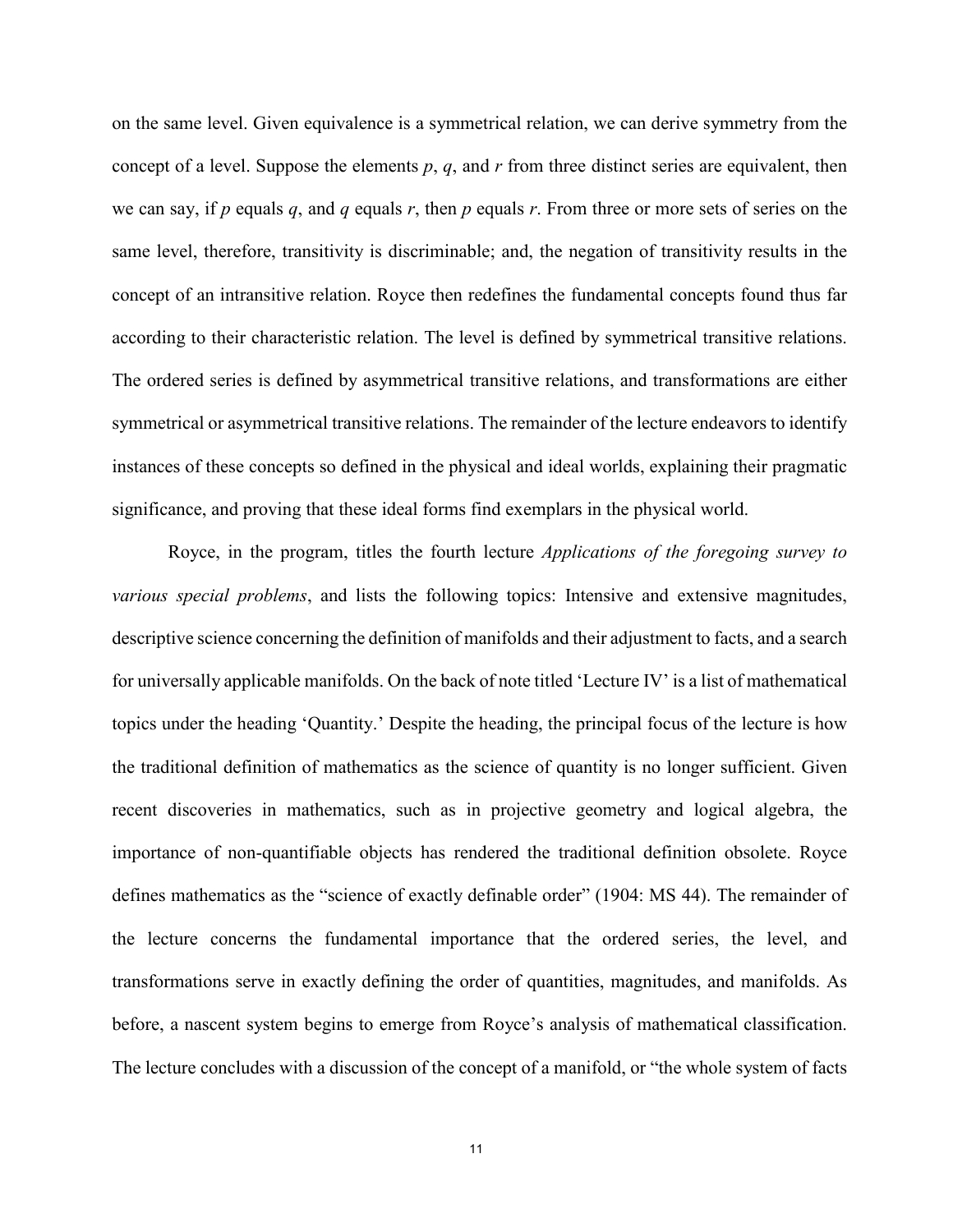present in our experience of all grades" (1904: MS 69). The definition conveys the sense that the manifold, if universally applicable, is the limit of description, and seems to gesture toward the appreciable reality of the absolute.

The fifth and final lecture is titled *Philosophical Considerations suggested by the foregoing survey* in the program. What the foregoing survey found was that certain conceptual forms involved in the process of classification are useful and widely applicable throughout a range of scientific disciplines. From that survey, Royce inductively infers a list of categories and each describes a lawful relation which governs the composition of classes out of elements. According to Royce, the Series and the Level are the categories of the world of description, whereas "classes [of] transformations interest our thought only when they constitute either Series of Transformations, or Levels of Transformations" (1904 MS: 10). Such was the case, for example, when the transformation of momentum was describable as a body occupying different spatial positions insofar as that body coexists with others at successive points in a one-dimensional series of time. The philosophical consideration to which this lecture will finally return is the problem of the categories; that is, *why* are the Series and the Level so useful and widely applicable: Does their importance derive from the nature of thinking or from the external constraints of reality?

Royce will consider the problem in light of the doctrines of realism, Kantianism, and idealist absolutism. The realist thesis asserts that "the Series and the Level are so widely applicable because the real world as it exists apart from our human thought actually contains series and levels" (1904: 15/16). Evidence for the truth of the realist thesis ultimately derives from the fact that external reality appears to be a world of space and time; and "just as the time-series is the prototype of all series, so space is a sort of primal *locus* of levels" (1904 MS: 20). We seem, in other words, to derive particular concepts of the level and series from our experience of space and time, and space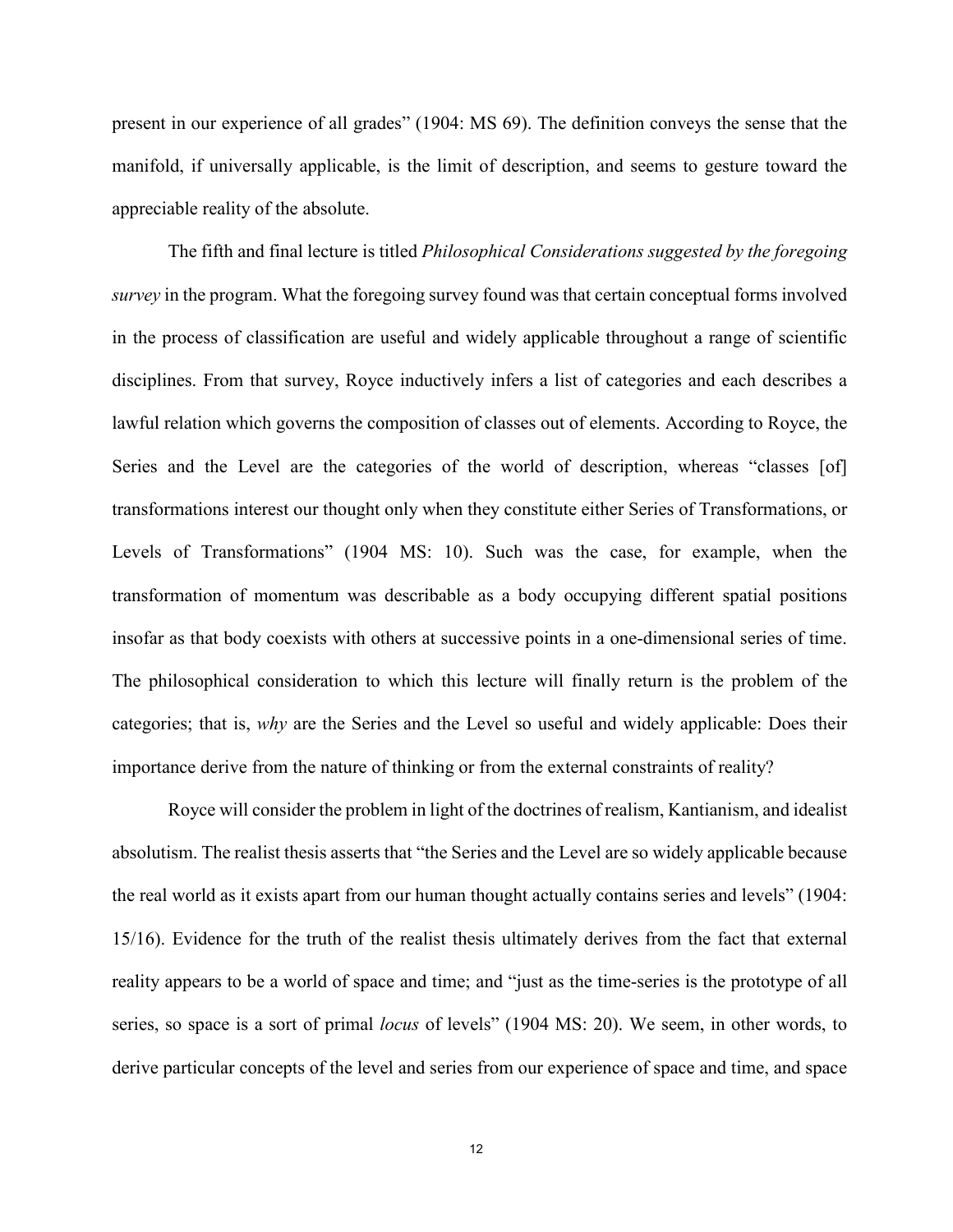and time appear to belong to the real world. Besides the ubiquity of the levels of coexistence in space, the irreversibility of time — its asymmetrical transitivity — suggests that the succession of elements we perceive is not in anyway dependent upon the thinking-process: For we cannot *will* the time-series according to our purposes, but must adjust our purposes to the flow of time. After a lengthy discussion on how the theory of energy and evolution further support the realist thesis, Royce moves on to consider Kant without immediately criticizing realism.

If we assume the Kantian perspective, then "the prevalence of these two categories, the Series and the Level, is due, in our science, to the nature of the human intelligence" (1904 MS: 26). Like the realist, the Kantian believes that externality is a world of space and time; but, in contrast, emphasizes how we could never construct the *idea* of space and time piecemeal out of the serial perceptions of momentary distances among, and durations between, distinct elements into, using Royce's terminology, a Series and Level expansive enough to describe the world beyond what we directly observe. We assuredly believe that beyond our serial perceptions of coexist things, that everything in space is on the same level of coexistence, even if we can only verify this is the case for a narrow range of things we directly observe. We seem to simply know *a priori* that this holds for an indefinite number of things: Why? Because "your belief that the facts do coexist in space would appear to be due to certain needs of your own intelligence, — needs which guide your interpretation of the realm of phenomena [such that] the concept of the level […] is forced upon you" (1904: MS 35).

The realist responds by arguing that the reversibility in the serial succession of perceptions, together with the relative stability and irreversibility of the things perceived, suggests that the world of space and time is independent of human intelligence. If  $x$  and  $y$  are coexistent things, I can perceive *x* prior to *y*, or *x* posterior to *y*, insofar as I shift my attention to *x* first, and then *y* or *y* first,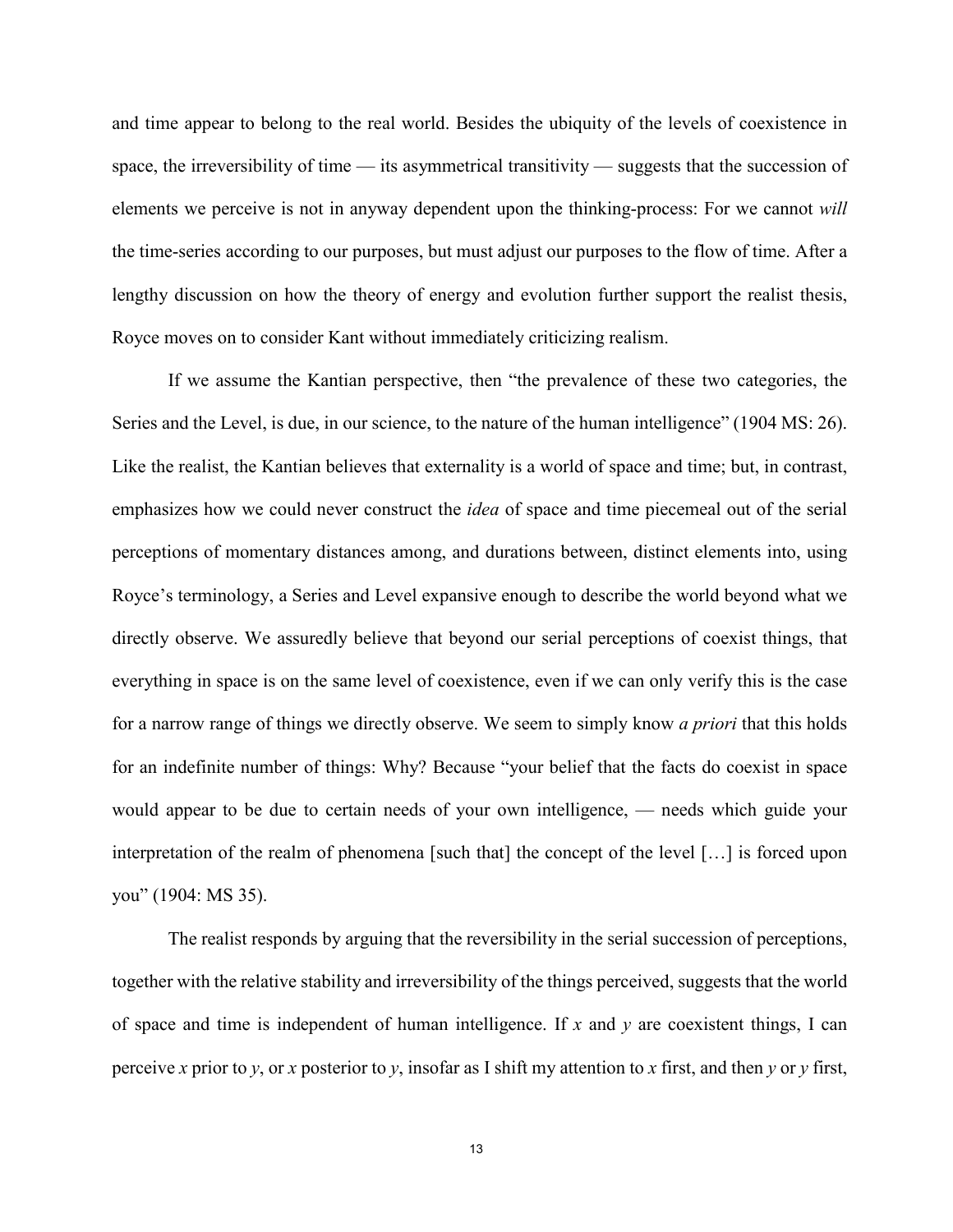and then *x*. Given these coexistent things remain unaffected by the reversibility of our serial perceptions, this seems to suggest these things are on the same level of coexistence in space independently of human intelligence. Furthermore, there are also serial perceptions which are essentially irreversible: If "I were observing a ship that was downstream with the current, I could first see the ship higher up the stream, and the lower the stream; but I could not in this case reverse the order of my perceptions" (1904 MS: 37). The latter case is an instance of real succession — or asymmetrical transitivity — while the former case is a real level — or symmetrical transitivity and both seem not to depend in the slightest on the nature or needs of human intelligence.

The discussion on Kantianism, and the realist response, serves as the occasion for Royce to present his own solution to the problem of the categories according to idealist absolutism. Royce first responds to the realist's account of real succession: Even if a succession of events is essentially irreversible — or asymmetrically transitive — the actual series of events perceived are dependent upon relating the present to earlier and later contents of our experience through the interpretation of certain memories, interests, demands, and hopes. Furthermore, we do not believe that real succession occurs only at the particular moments where our awareness is constrained to perceive a single irreversible series: "We conceive this relation as extending indefinitely into both past and future, and as being universally both unsymmetrical and transitive. That is, a character of this relation which our present consciousness suggests, we universalize" (1904 MS: 49). As before with space, we could never construct the *idea* of time out of the serial perceptions of successive and irreversible events into, using Royce's terminology, a Series expansive enough to describe the world beyond what we directly observe. Royce concludes: "It is only by virtue of conceiving this moment as a stage in the united process of a single experience that we get any possession at all of the concept of the real series of temporal events" (1904 MS: 50). Thus, the construction of space